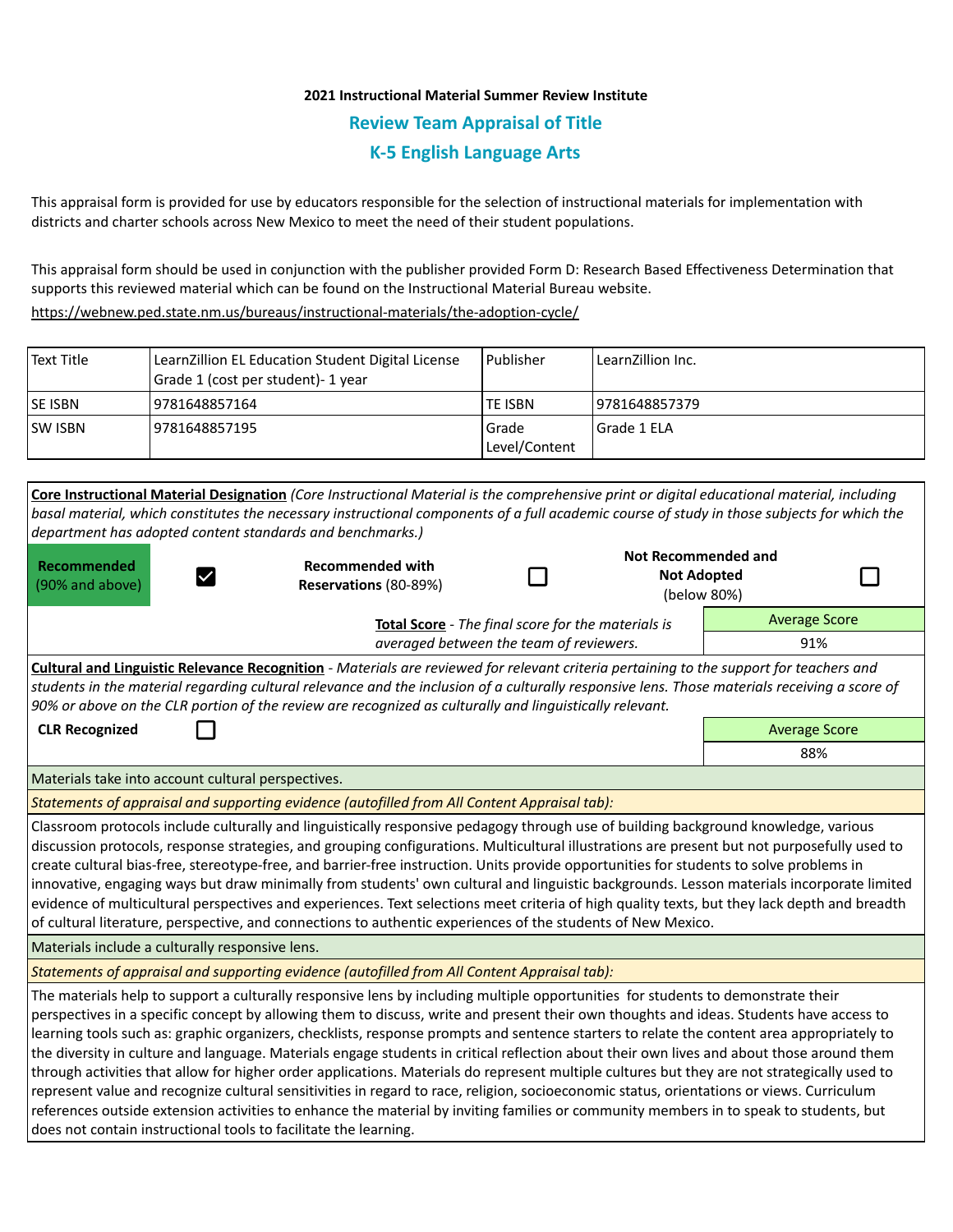**Standards Review** *- Materials are reviewed for alignment with the state adopted content standards, benchmarks and performance standards.*

Average Score

90%

Materials align with grade level ELA standards overall.

*Statements of appraisal and supporting evidence:* 

Materials provide sequential, cumulative instruction and practice opportunities for a full range of foundational skills. Tasks include foundational reading of print concepts, phonological awareness, phonics and word recognition, and fluency. Practice of skills is distributed and broken into short sequential sessions. Instructional Routines are evident. Skills progress to more complex over time to allow for consolidation of skills. Tasks provided allow for differentiation for three ability levels: Pre-Alphabetic, Partial Alphabetic, and Full and Consolidated. Lessons include repetitive use of specific instructional routines to help first grade students develop fluency in reading and spelling.

Materials align to reading standards.

*Statements of appraisal and supporting evidence:* 

Materials align with grade level reading standards. The students ask and answer grade level essential questions and actively in group reading activities with purpose and understanding. Throughout the course of the curriculum, guidance is provided for teachers to attend to standards-based instructional expectations while offering students a variety of collaborative and interactive reading, writing, speaking, and listening activities to help support student mastery of all grade level reading standards. Reading foundational skills and fluency are addressed through the Skills Block Modules. Student tasks incorporate the use of decodable text to examine learned spelling patterns and high frequency words to practice fluency.

Materials align to writing standards.

*Statements of appraisal and supporting evidence:* 

The materials align with grade level writing standards. Writing activities focus on best practice strategies of the writing process to support student mastery of grade level writing skills. Writing activities provide instruction in informative, narrative, and opinion styles of writing, and lessons contain embedded rubrics and checklists. Students use words and pictures to compose opinion writing about the topic of study. Students discuss with partners and work independently to create informative writing with a focus statement and detail sentence. Students respond to questions and suggestions about writing from peers and add details to strengthen writing. Students use graphic organizers to scaffold them through the writing process. Students work collaboratively to participate in shared research. Students' completed writing projects are presented to visitors and classroom peers.

Materials align to speaking and listening standards.

*Statements of appraisal and supporting evidence:* 

The materials provide creative assignments for speaking and listening, such as discussions, collaborations, interviews, and presentations, geared toward student mastery with real world applications. Students are given opportunities to work alone, with a partner, and in small groups to present their learning. Students use Anchor Charts to facilitate asking questions and requesting clarification. Students use sentence frames to ask clarifying questions, add more detail to their responses, and add on to peer responses. Students use the Respectful Opinions Anchor Chart to practice listening and responding to others' opinions respectfully. Role-play protocols provide opportunities for students to follow oral instructions. Students are guided in speaking audibly and expressing thoughts, feelings, and ideas clearly. Students are given multiple opportunities and strategies for participating in collaborative conversations and presentations to peers, families, and community members.

Materials align to language standards.

*Statements of appraisal and supporting evidence:* 

Selected learning targets require students to use sentence level context clues to determine the meaning of unknown words through a close read aloud and the Total Participation Technique. Students practice distinguishing shades of meaning among adjectives and verbs. Students participate in a Language Dive to produce and expand complete compound sentences in response to prompts. Teachers use multisensory strategies to teach language standards. Students follow along with teacher on whiteboards or skywriting as teacher guides class through an explicit interactive sentence writing lesson. Although some language standards are explicitly and thoroughly addressed, many language standards are covered sparingly and many components of specific language standards are not present.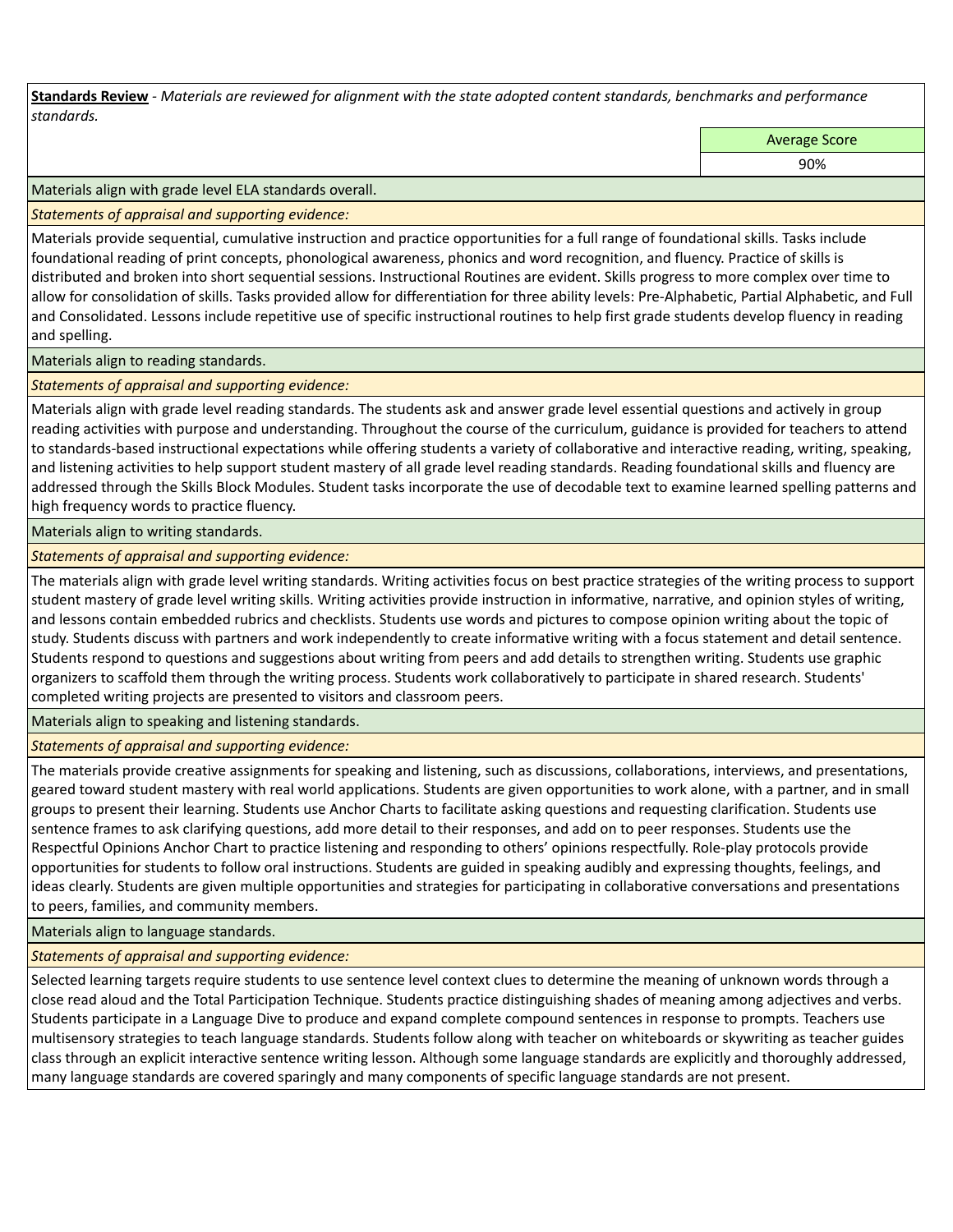**ELA Content Review** *- Materials are reviewed for relevant criteria pertaining to the support for teachers and students in the specific content area reviewed.*

Average Score

98%

Materials provide sequential, cumulative instruction and practice opportunities for a full range of foundational skills.

*Statements of appraisal and supporting evidence:* 

Materials provide sequential, cumulative instruction and practice opportunities for a full range of foundational skills. Tasks allow practice at different ability levels. A wide range of Lexile Levels and differentiated tasks are available. Grade 1 students engage with complex text through read-alouds. Supports are embedded to meet needs of wide range of students. Tasks include foundational reading of print concepts, phonological awareness, phonics and word recognition, and fluency. Practice of skills is distributed and broken into short sequential sessions. Skills progress to more complex over time to allow for consolidation of skills. Tasks provided allow for differentiation for three ability levels: Pre-Alphabetic, Partial Alphabetic, and Full and Consolidated. Lessons include repetitive use of specific instructional routines to help first grade students develop fluency in reading and spelling. Assessments measure progress in foundational reading, writing, and speaking/listening. Students participate in scaffolding activities to prepare them for future lessons.

Materials provide a selection and range of high-quality texts worthy of students' time and attention, exhibiting exceptional craft and thought and/or providing useful information.

*Statements of appraisal and supporting evidence:* 

A list of required trade books includes a balance of authentic, high-quality literary and informational texts. The reading selections are engaging and relevant to student interest and foster discussion through best practice learning strategies. The materials center on an anchor text for each unit, revisited through multiple lessons, incorporating close analysis through reading, writing, and speaking/listening activities. Informational texts include a variety of text structures and text types. Required literary and informative trade books are wellcrafted but limited in range of topics and themes.

Questions in the materials are high-quality text-dependent and text-specific questions. The overwhelming majority of these questions are text-specific and draw student attention to the particulars in the text.

*Statements of appraisal and supporting evidence:* 

Materials provide high quality text-dependent and text-specific questions that are focused on particulars in the text. Questions in the materials incorporate Depth of Knowledge (DOK) question stems and require consistent practice in using the text and exploring inferences throughout the reading. Writing tasks routinely require close reading and ask for textual evidence to demonstrate student understanding. Questions build upon one another and have multiple parts that are well sequenced and refer back to the text. Questions support student understanding of academic language. Lessons include clear definitions of academic terms. Questions involve using illustrations, pictures and wording to aid in finding answers.

Materials provide scaffolding and supports to enable students' learning of English language arts.

*Statements of appraisal and supporting evidence:* 

Throughout the scope of the curriculum, there are a variety of embedded suggestions for differentiation in the instructional process for English Language Learners and struggling learners, but there are limited suggestions for acceleration. Lessons have a variety of writing scaffolds, such as graphic organizers and sentence frames. Materials include multiple texts within the grade level band to support students reading at different levels. Students engage with complex text through read-alouds. Multiple Lexile leveled texts are suggested for additional below, on, and above level independent reading practice. Questions build upon one another and have multiple parts that are well sequenced and refer back to the text. Students use the Role-Play protocol as a scaffold to assist with complete understanding of the story. Students apply their understanding of story elements as they complete story response sheets.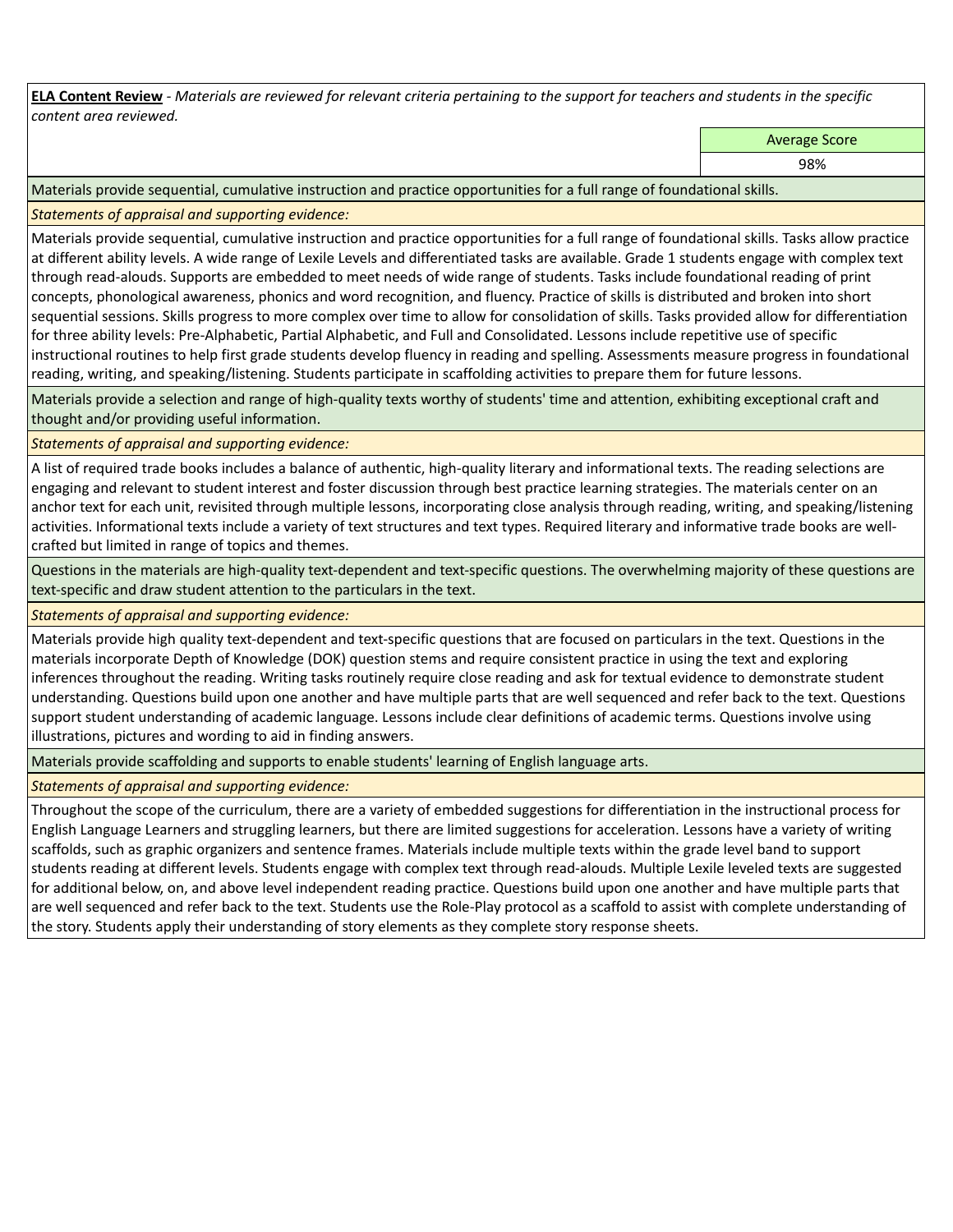**All Content Review** *- Materials are reviewed for relevant criteria pertaining to the support for teachers and students in the material regarding the progression of the standards, lesson structure, pacing, assessment, individual learners and cultural relevance.*

Average Score

91%

Materials are coherent and consistent with the standards that all students should study in order to be college and career ready.

*Statements of appraisal and supporting evidence:*

All standards are addressed through instructional materials provided, including assessments, but some are not addressed thoroughly. Language and Writing standards, in particular, are not addressed at a level conducive for student mastery. Many Language and Writing Standards are not explicitly taught and students do not have ample opportunities for independent practice. Embedded correlations exist throughout lessons. Review chapters, lessons, activities, and assessments throughout the materials verify standards-alignment. Skills are reviewed throughout the module to prepare for the assessment. Performance Tasks throughout the Materials ask students to complete age appropriate content area tasks. Scenarios consist of real-life and relevant situations appropriate for the students at that grade level/grade band. Although the curriculum is digital, the materials contain limited opportunities for students to engage in digital learning activities to produce artifacts.

Materials are well designed and take into account effective lesson structure and pacing.

*Statements of appraisal and supporting evidence:*

Curriculum Guide presents clear, standards-aligned learning progression. Modules are designed to progress through skills and concepts to provide multiple exposures to learning. Opportunities for differentiated instruction are tied to clear and measurable learning objectives. Materials are well designed and take into account effective lesson structure and pacing as demonstrated in curriculum map and lesson narrative pacing guides. Student material is presented in a visually appealing manner supportive of student learning. The visual design is consistent throughout the text, and the materials incorporate similar slides, titles, and graphic organizers. There is predictable placement of lesson elements. (Daily Learning Targets, Ongoing Assessment, Agenda, Opening, Work Time, Closing). Each Activity in the text includes a set of Learning Targets, which include measurable objectives and ongoing assessments. The materials also include suggestions for differentiating at different levels and for scaffolding text-dependent questions and an explanation about how the lesson builds on previous work and spirals into future lessons.

Materials support teacher planning, learning, and understanding of the standards.

*Statements of appraisal and supporting evidence:*

The support provided for planning are lists of materials needed for the lesson; a pacing guide on how long each portion of the lesson should last; grouping strategies; guided questions throughout to support discourse and academic development for students; and standards shown for each unit/lesson. Lessons are able to be presented through the use of a publisher's created slide show. The material in each slide show for each lesson includes teacher guidance per slide that gives suggestions on how to present the content and also gives support for technology that may be used to enhance student learning. Instructional strategies provide support to teachers in planning learning experiences that focus on understanding the material presented.

Materials offer teachers resources and tools to collect ongoing data about student progress on the standards.

*Statements of appraisal and supporting evidence:*

Materials provide a clear path to assess and monitor students' progress in the content standards. Throughout the curriculum, teachers use Checklists to gather data on students' progress. Multiple types of formative and summative assessments are within the materials. The assessment checklists are designed to help track students' progress toward a variety of standards over the course of the module. Each module has a series of formative and summative assessments to check and monitor student growth and learning. Lesson Narratives offers guidance on which standards will be assessed, interpretation of student performance and follow-up steps/suggestions for struggling students. Rubric scoring guides are embedded. Materials include alternative assessment options for English learners, culturally and linguistically diverse students.

Materials support effective use of technology to enhance student learning.

*Statements of appraisal and supporting evidence:*

Guidance for incorporating technology and multimedia is included in every lesson narrative. Digital materials are accessible and available in multiple platforms; however, many digital materials do not effectively use technology to support student mastery of media literacy skills nor enhance student learning of unit content. The online resources offer a wide variety of media projects and practices, but are included as suggested extension activities and not seamlessly incorporated into the instructional plan. Minimal opportunities are presented for student-centered use of technology.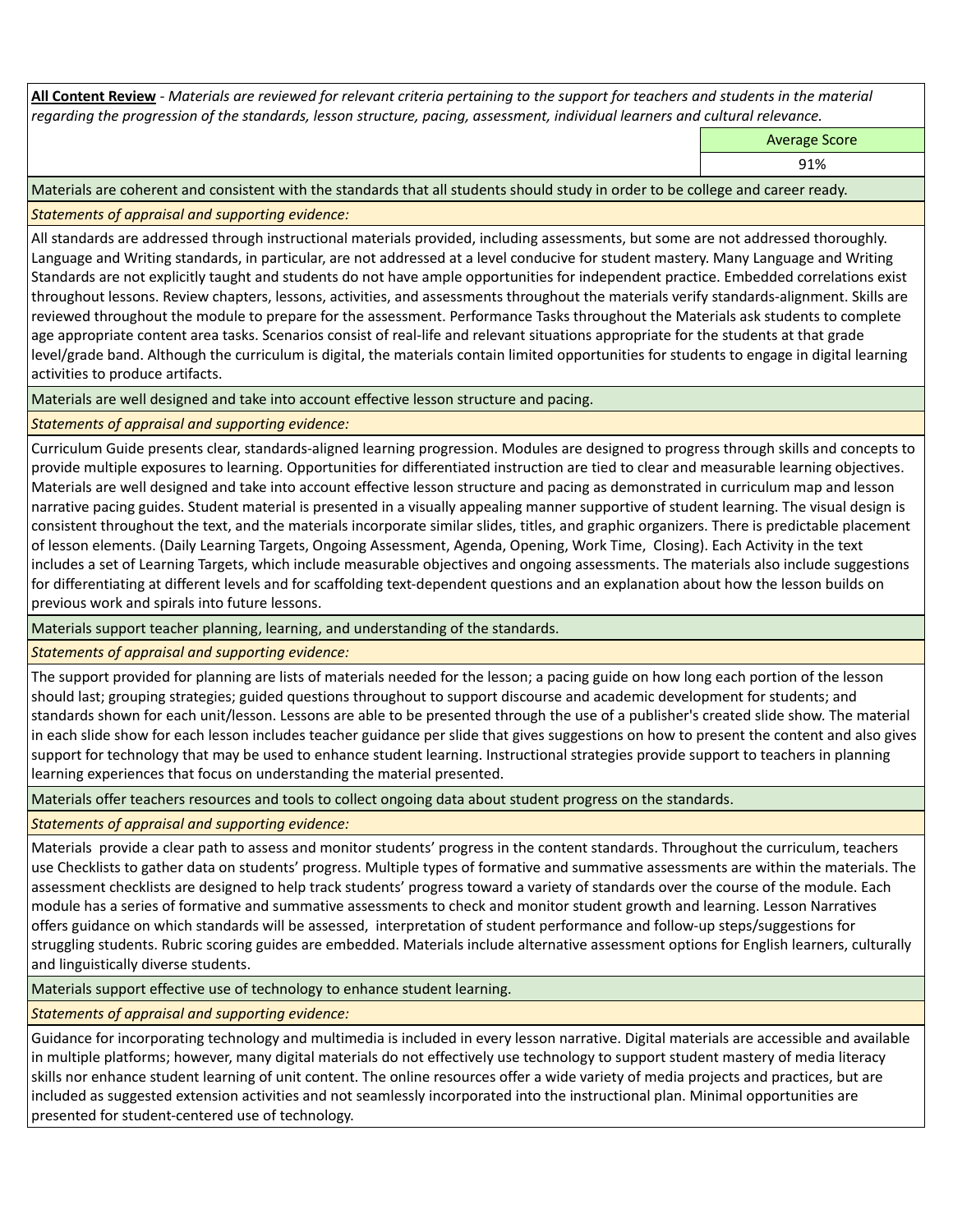Materials can be easily customized for individual learners.

*Statements of appraisal and supporting evidence:* 

Accommodations and modifications are embedded in teacher marginal notes and supplied in sections provided in each unit for ELLs and struggling learners. Materials offer multiple lessons for one concept/idea/content that is being taught. Teachers are able to choose the best lesson for students based on instructional needs. Materials also offer guidance and suggestions for Multiple Means of Representation (MMR), Multiple Means of Action and Expression(MMAE), and Multiple Means of Engagement (MME) per lesson. Materials refer to differentiation and offer strategies and activities for students below proficiency, but fail to offer specific strategies or activities for advanced students.

Materials give all students extensive opportunities and support to explore key concepts.

*Statements of appraisal and supporting evidence:*

All students are given opportunities to explore understanding of key concepts through lessons, discussions, and active engagement strategies. The materials provide support, accommodations, and modifications for English Language Learners, culturally and linguistically diverse students, and other special populations. Students read text and and are given opportunities to engage with prior knowledge and home cultures. Students share experiences related to the content of the text. Lessons foster opportunities for students to communicate in engaging and creative ways and feature activities that allow students to take on leadership roles. Curriculum provides materials to engage parents and caregivers to help support student progress and achievement. Home support materials are not provided in languages other than English.

Materials take into account cultural perspectives.

*Statements of appraisal and supporting evidence:*

Classroom protocols include culturally and linguistically responsive pedagogy through use of building background knowledge, various discussion protocols, response strategies, and grouping configurations. Multicultural illustrations are present but not purposefully used to create cultural bias-free, stereotype-free, and barrier-free instruction. Units provide opportunities for students to solve problems in innovative, engaging ways but draw minimally from students' own cultural and linguistic backgrounds. Lesson materials incorporate limited evidence of multicultural perspectives and experiences. Text selections meet criteria of high quality texts, but they lack depth and breadth of cultural literature, perspective, and connections to authentic experiences of the students of New Mexico.

Materials include a culturally responsive lens.

*Statements of appraisal and supporting evidence:*

The materials help to support a culturally responsive lens by including multiple opportunities for students to demonstrate their perspectives in a specific concept by allowing them to discuss, write and present their own thoughts and ideas. Students have access to learning tools such as: graphic organizers, checklists, response prompts and sentence starters to relate the content area appropriately to the diversity in culture and language. Materials engage students in critical reflection about their own lives and about those around them through activities that allow for higher order applications. Materials do represent multiple cultures but they are not strategically used to represent value and recognize cultural sensitivities in regard to race, religion, socioeconomic status, orientations or views. Curriculum references outside extension activities to enhance the material by inviting families or community members in to speak to students, but does not contain instructional tools to facilitate the learning.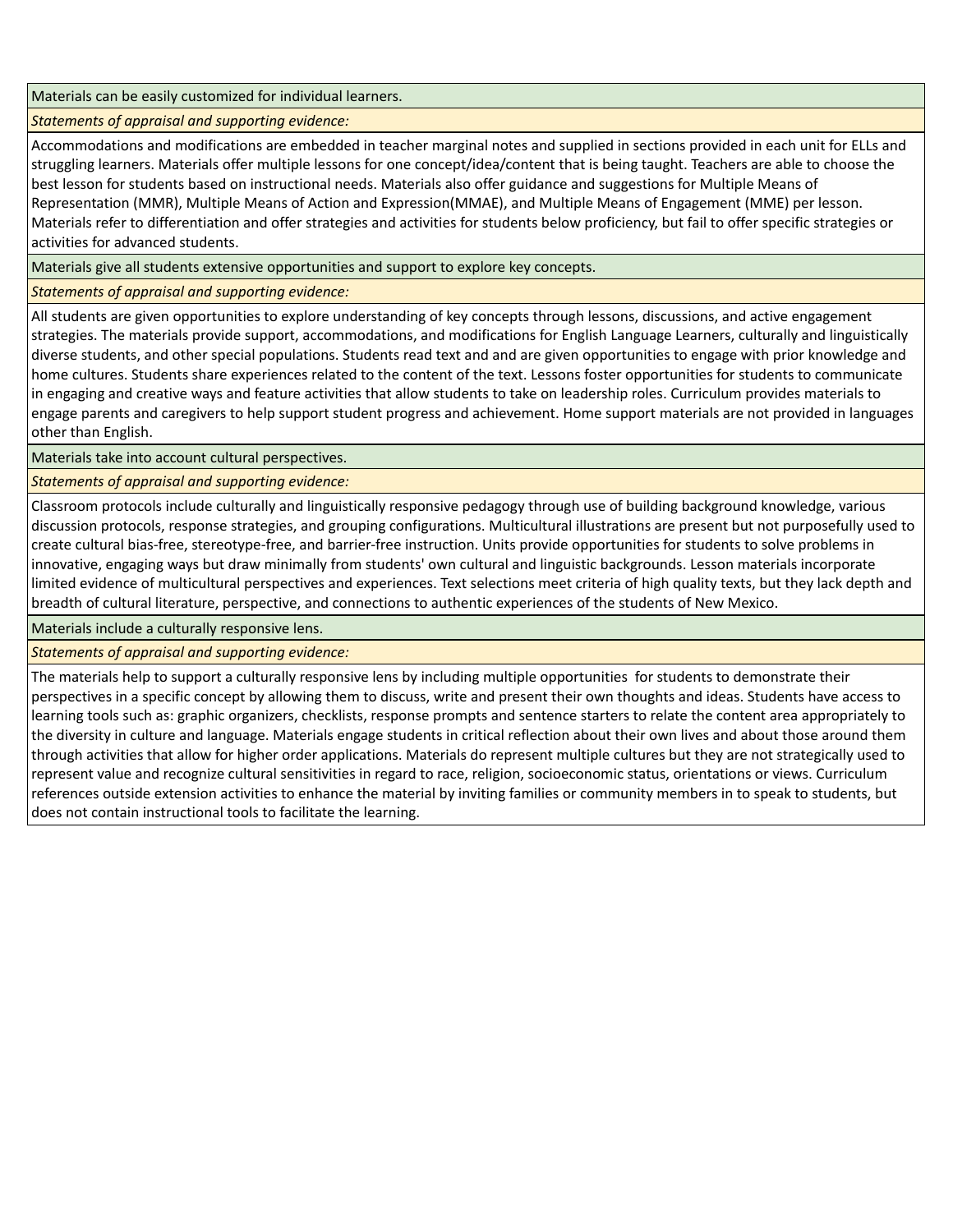**Reviewers' Professional Summation** *- These materials are reviewed by Level II and Level III educators from across New Mexico. The reviewers have brought their knowledge, experience and expertise into the review of these materials. They offer here their individual summary of the material as a whole.*

Reviewer #: 19

*Background and experience:*

Level III teacher with 17 years of experience in Elementary, including teaching 1st, 2nd, 4th, 5th grades and Instructional Specialist and ELA Content Specialist titles. Bachelor's Degree in Sociology. Masters' degrees in Curriculum and Instruction. MBA in Educational Leadership. Currently District Level Elementary ELA Content Specialist.

*Professional summary of material:*

This curriculum covers the CCSS standards thoroughly with a sufficient quantity of materials to cover during the year. All standards are addressed through instructional materials provided, including assessments. Some standards are not addressed thoroughly. Language and Writing standards are not addressed at a level conducive for student mastery. Many Language and Writing Standards are not explicitly taught and students do not have independent practice at the level of the standard. The materials build upon background knowledge and provide students with the big picture of each unit, so they can anticipate the connections that will be made. Questioning and Close Reading are two of the biggest strengths of this curriculum. The visual design is consistent throughout the text, and the materials incorporate similar slides, titles, graphic organizers. There is predictable placement of similar elements, which aids in navigation. Lessons integrate Science and Social Studies content, but fail to branch out into more topics. The time spent on the same topic in each module is excessive. Lessons represent different cultures, but fail to focus on traditions. Lessons don't expand on diversity in culture. Examples of multicultural representations relevant to the standards and the students are limited to pictures. Integration of technology is done well, but students have limited opportunities to create artifacts using technology. Reading Foundational Skills Blocks and Module Lessons with Labs provide a comprehensive literacy curriculum. The 3 hour per day block is ambitious. Module 1, Unit 3, Lesson 12, Slide 4 has the potential to not support a cultural bias free, stereotype-free, and barrier-free instructional atmosphere due to an ELL suggested modification in the teaching notes: "For ELLs: Remind students that if they do not have family attending, it is just as exciting to welcome visitors." This suggestion may assume the ELL population may not have family members in attendance for the presentations and may be construed as derogatory or offensive.

Reviewer #: 20

*Background and experience:*

Level II teacher with 8 years of experience in the Elementary setting, 5 of those years in a 2nd grade classroom and currently working in a 1st grade classroom with 3 years of prior experience with grade level. A Bachelor's of Science in Elementary Education and currently working on a Master's Degree in Curriculum and Instruction. Have participated as a team member in the adoption process of new curriculum for my local school district, which included the reviewing of curriculum materials.

*Professional summary of material:*

The curriculum attends to and covers most standards through the use of authentic texts and well established daily routines that are supported with in depth discourse protocols that encourage high level thinking. Materials provide guidance in support of EL learners and provides them with opportunities to collaborate with peers, receive extra support through the use of visuals, and make connections to background knowledge. Lessons are well sequenced and scaffolded in order to build off of previously learned topics and make connections to the new knowledge being introduced. Tasks and assessments are well aligned to the CCSS, with opportunities for students to make real world connections and work together through creative assignments that are driven with mastery of the standard in mind. Materials support Phonics, Phonemic Awareness and Print concepts in order to establish well rounded writing and reading skills for students. Each aspect is taught through the use of routines, games, and small group differentiated lessons to support leveled learning. Multicultural aspects are prevalent throughout the materials, but are surface level and lack depth and do not provide a solid foundation to support diversity and awareness. There was also a suggested modification for ELL learners that could lead to a non stereotype-free environment. Overall, the reviewed materials provide high quality curriculum for the classroom teacher with rigorous assignments and learning connections for students.

Reviewer #: 21

*Background and experience:*

Level III teacher with Master's of Education in Pedagogy and Learning. Prior experience includes work as an Early Childhood Education Curriculum Specialist and 14 years of experience as a classroom teacher in prekindergarten, kindergarten, and first grade. Recent work includes collaborating with educators across the state on the development of the New Mexico Instructional Scope, including guidance documents for Culturally and Linguistically Responsive Teaching and High Quality Instructional Materials. Currently working as a first grade classroom teacher.